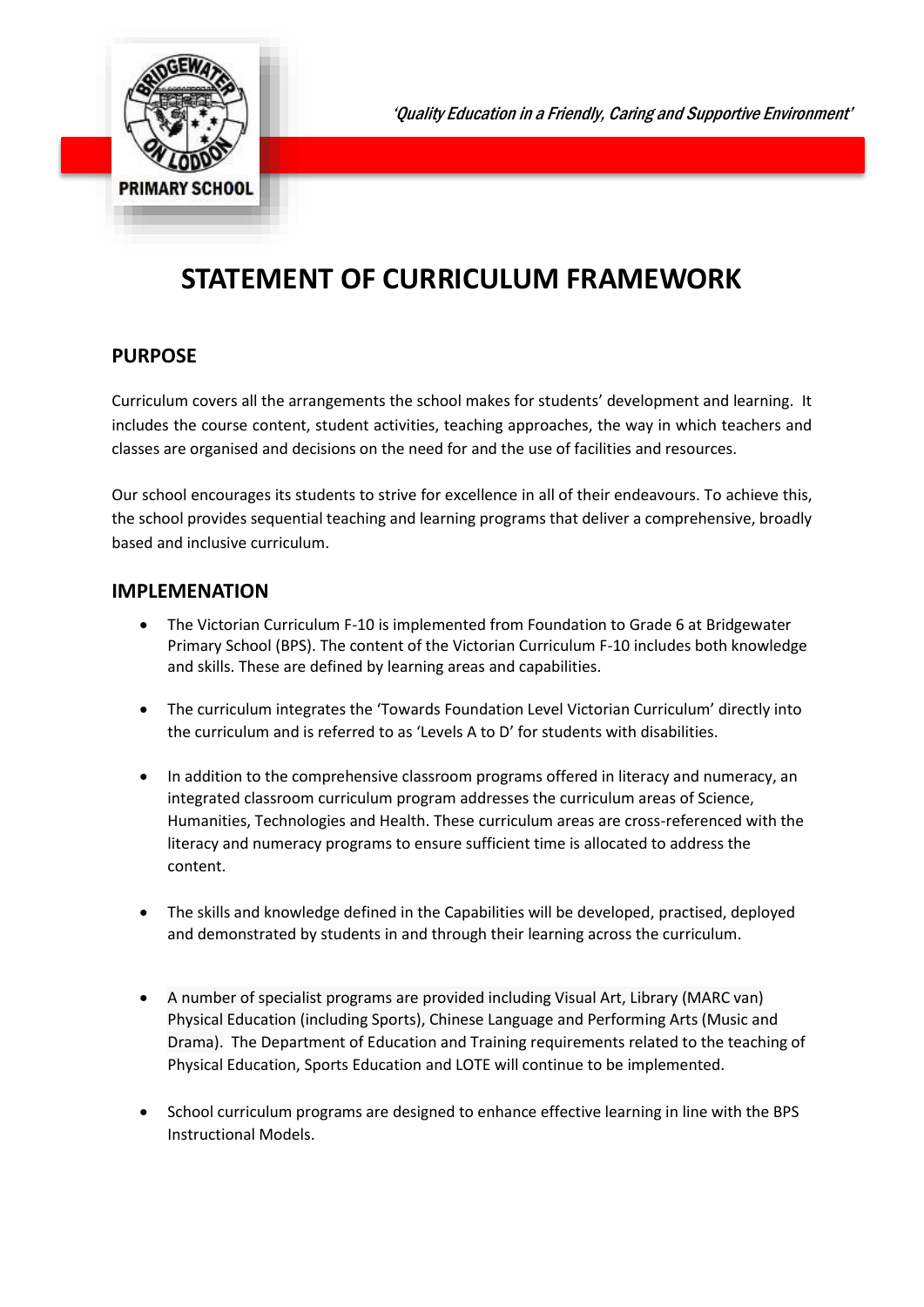- All students will receive a curriculum that is challenging and achievable and will monitor their learning through an Individual Learning Plan.
- Students requiring intervention or extension activities will have these provided by the classroom teacher and this will be acknowledged through goal setting and Individual Learning Plans. Some students who have diagnosed learning difficulties may be offered a modified curriculum and assessment program.
- Students who require more assistance in Literacy or Numeracy are catered for in intensive small groups.
- BPS will provide a variety of programs that will address the specific needs of students in relation to gender, special learning needs, disabilities and impairments, giftedness and students from language backgrounds other than English.
- Decisions about the teaching and learning program within that structure and individual student learning programs are the responsibility of the school principal and teachers. If an individual learning program for any student is proposed that departs from the provision model set out in the whole-school curriculum plan that decision should be made in conjunction with the student and the student's parents/carers, and must be approved by the school principal.
- The school will provide quality and meaningful education for Koorie students by use of the Marrung Aboriginal Education Plan 2016-2026. BPS will ensure that any Aboriginal or Torres Strait Islander student who attends our school, will have an Individual Learning Plan.
- Teaching staff will ensure that scope and sequence and curriculum coverage is monitored across the school.
- School staff are focused on a 4-year planning cycle (segmented annually in the Annual Implementation Plan) and continuous analysis of a range of data around school improvement.
- The Principal will determine the curriculum program for the following year, based on student demand and the needs of the school's Curriculum Plan to maintain balance and a broad provision of subject choices. Input will be sought from the relevant staff in the curriculum area when determining programs for the following school year.
- Teaching and learning programs will be resourced through Program Budgets and include Professional Development.
- Each year the school will map out its curriculum offerings. It will be in the form of a Curriculum Plan **(see Appendix A)**.